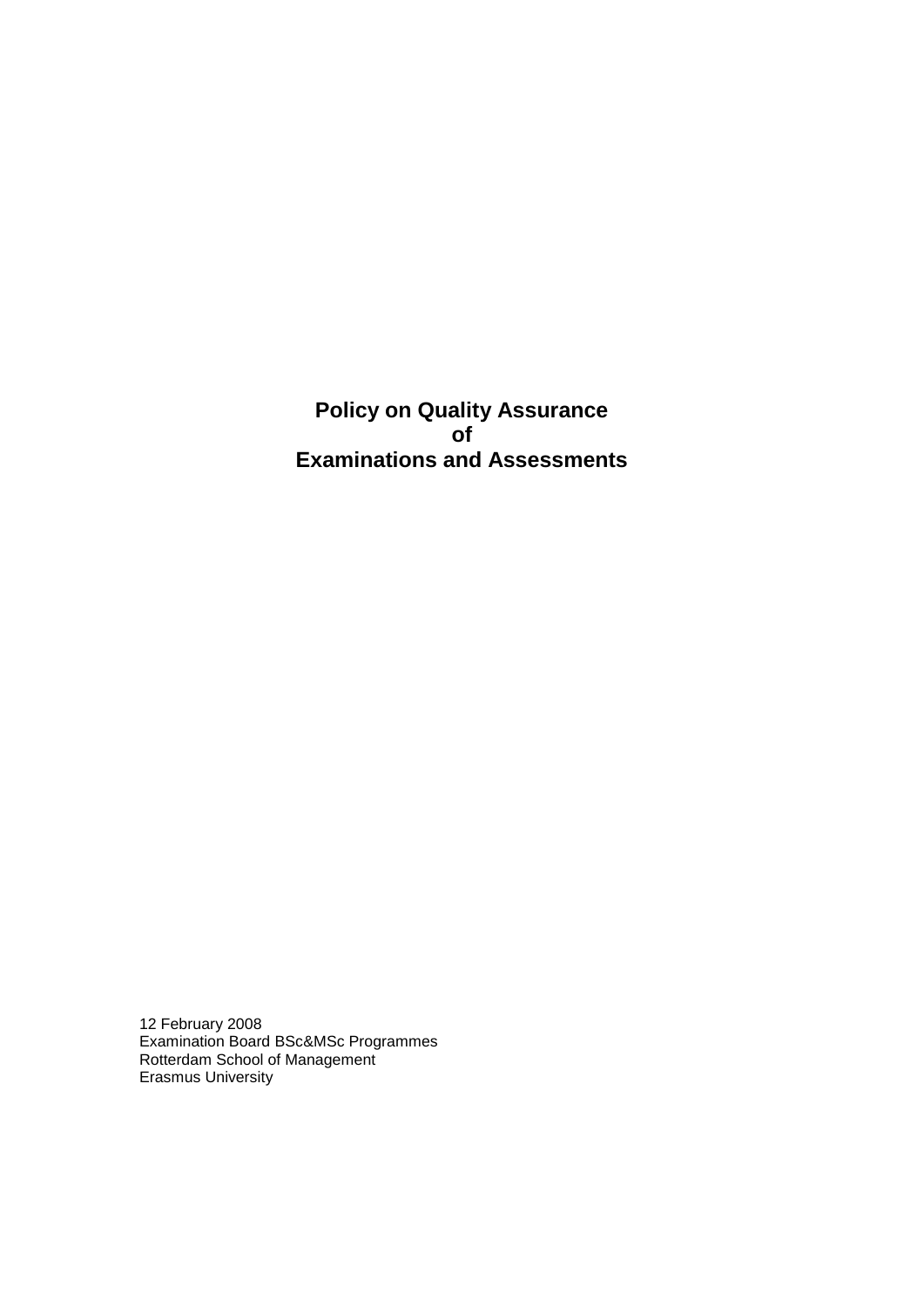# **SONNET VAN DE KWALITEIT**

Tegen de opmars van de beunhaas gaat de strijd. Hoe raken we in een tijd van surrogaat En overvloed de ruggengraat niet kwijt? Er is geen vrijheid denkbaar zonder maat.

Gezond verstand is vaak een rekenfeit. Het meest onstoffelijke valt te meten. Je weet precies: dat is een mooie meid. Of: ik zat naast een Judas bij het eten.

We kunnen zinnig twisten over smaak. Zo is ook kwaliteit een klare zaak Die te betrappen valt, professioneel,

Behalve dan dat steeds voortvluchtig deel: Initiatief en inventiviteit De meetlat, niet de maat van kwaliteit.

*Gerrit Komrij*

*copyright © 2001 Gerrit Komrij, Portugal*

taken from the final report "Persuasion performing profiling" from the Committee Accreditation Higher Education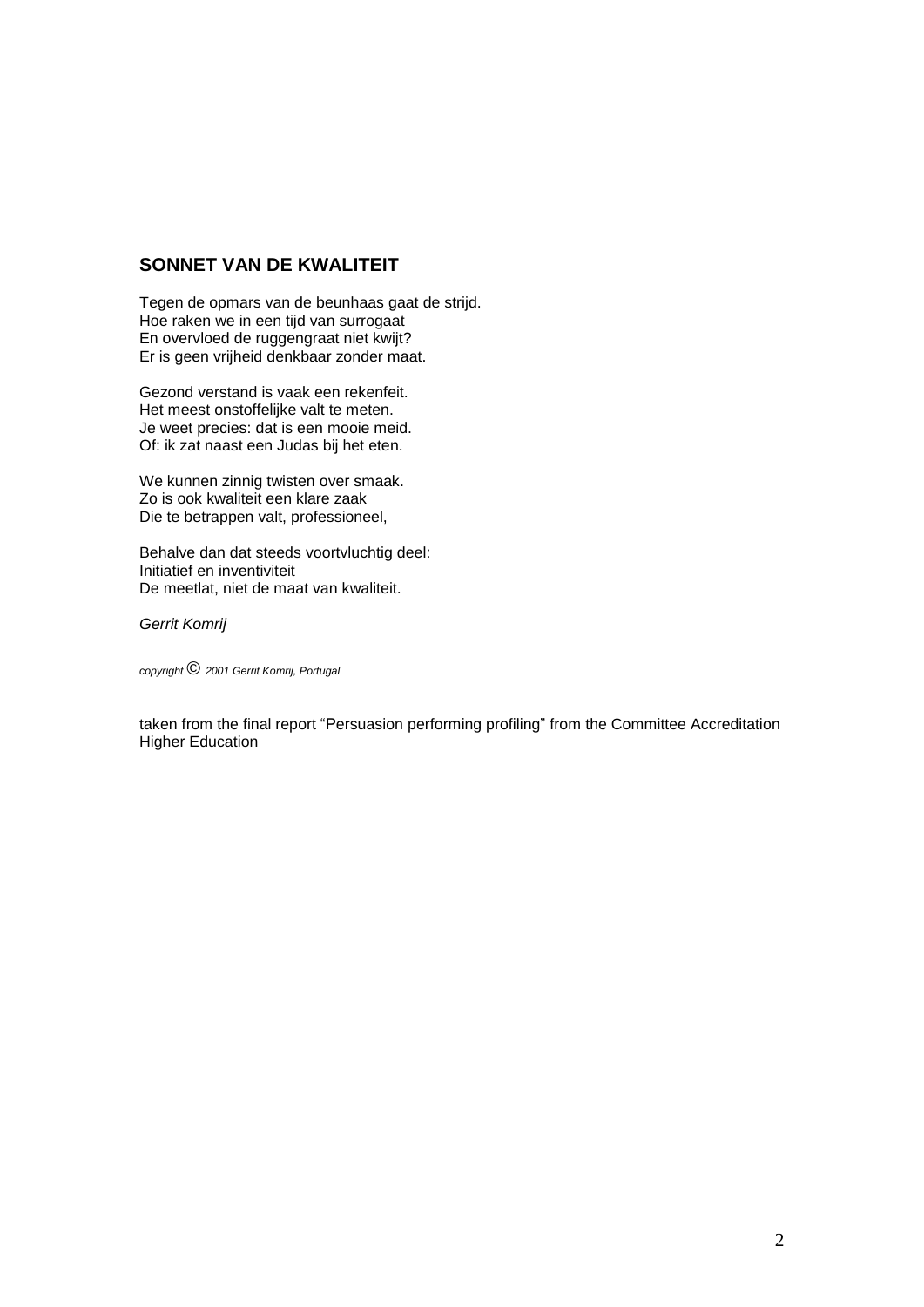# **Objective**

The Examination Board oversees the testing and examination of the BSc & MSc programmes. In the light of these responsibilities of the Examination Board various measures have been taken in the past few years and assistance given to benefit initiatives designed to improve the quality and quality assurance of testing and examining.

The objective of this memorandum is to formulate the foundations under an integrated and transparent system of measures and facilities to improve and protect the quality of testing and examining: a total quality assurance policy for testing<sup>1</sup>. This testing policy must ensure that the Examination Board is in a position to guarantee involved parties (students, employees, society) that graduates have reached a level that fulfils the requirements for conferring a degree on them and presenting them their diploma. An integral policy is necessary for the civil validity of the diploma.

Integral policy is complex: it involves various aspects of assessing and examining, at various levels – policy related and operational – and many persons and bodies are involved in it in a certain way. The policy is bound by both legal framework and general principles such as the principle of academic freedom. The Examination Board has formulated core values on which the testing policy is built. Furthermore the "Table of Tests" ("Tafel van Toetsen") of the Inspectorate of Education (Inspectie van het Onderwijs)<sup>2</sup>is an important guide for the testing policy.

In this memorandum the integral policy is examined on the basis of the following, in consecutive order: the frameworks; the core values; the principal players; quality requirements of examining; quality protection of examining.

# **Frameworks**

The general framework for the testing policy is the law governing higher education and academic research (WHW). By and as a result of this law the testing policy at university and faculty level is given form and worked out in, for example, the general part of the Student Statute, the Teaching and Examination Regulations of the Dean (OER)<sup>3</sup>, the Rules and Guidelines of the Examination Board  $(R\&R)^4$ , and the accreditation frameworks (such as from the AACSB, the NVAO).

#### **Core values**

The Examination Board has been given the assignment from the authorities to ensure and protect the quality of the tests of courses and the final examinations of the programmes. The Examination Board is implementing this task against the background of the following core values:

- Professionalism;
- Academic freedom;
- Fair play;
- Continuous improvement.

#### *Professionalism*

The Rotterdam School of Management, Erasmus University, is a professional organisation. The organisation is to a greater degree autonomous in the establishment of educational and research programmes. The faculty are professionals. They are the pivotal point of the education and research. The quality of education and testing depends on the quality and commitment of the professionals. RSM has set quality demands with regard to the employment of faculty. Teachers must have a PhD or be pursuing a PhD. In this framework a tenure track has been formulated<sup>5</sup>. Part of the *tenure track* is on the one hand that faculty

 $\overline{a}$  $1$  See p.55 of report 'Zicht op toetsen' from the Education Inspectorate of 2003.

<sup>2</sup> Se[e http://194.13.31.214/watdoenwij/soortenonderwijs/hogeronderwijs/Kwaliteit\\_toetsen\\_ho](http://194.13.31.214/watdoenwij/soortenonderwijs/hogeronderwijs/Kwaliteit_toetsen_ho) dated 8 January 2008. <sup>3</sup> According to article 7.13 WHW.

<sup>4</sup> According to article 7.12 WHW.

<sup>&</sup>lt;sup>5</sup> See 'Career Path Policy of the RSM Erasmus University: Tenure Track Document' dated 28 June 2007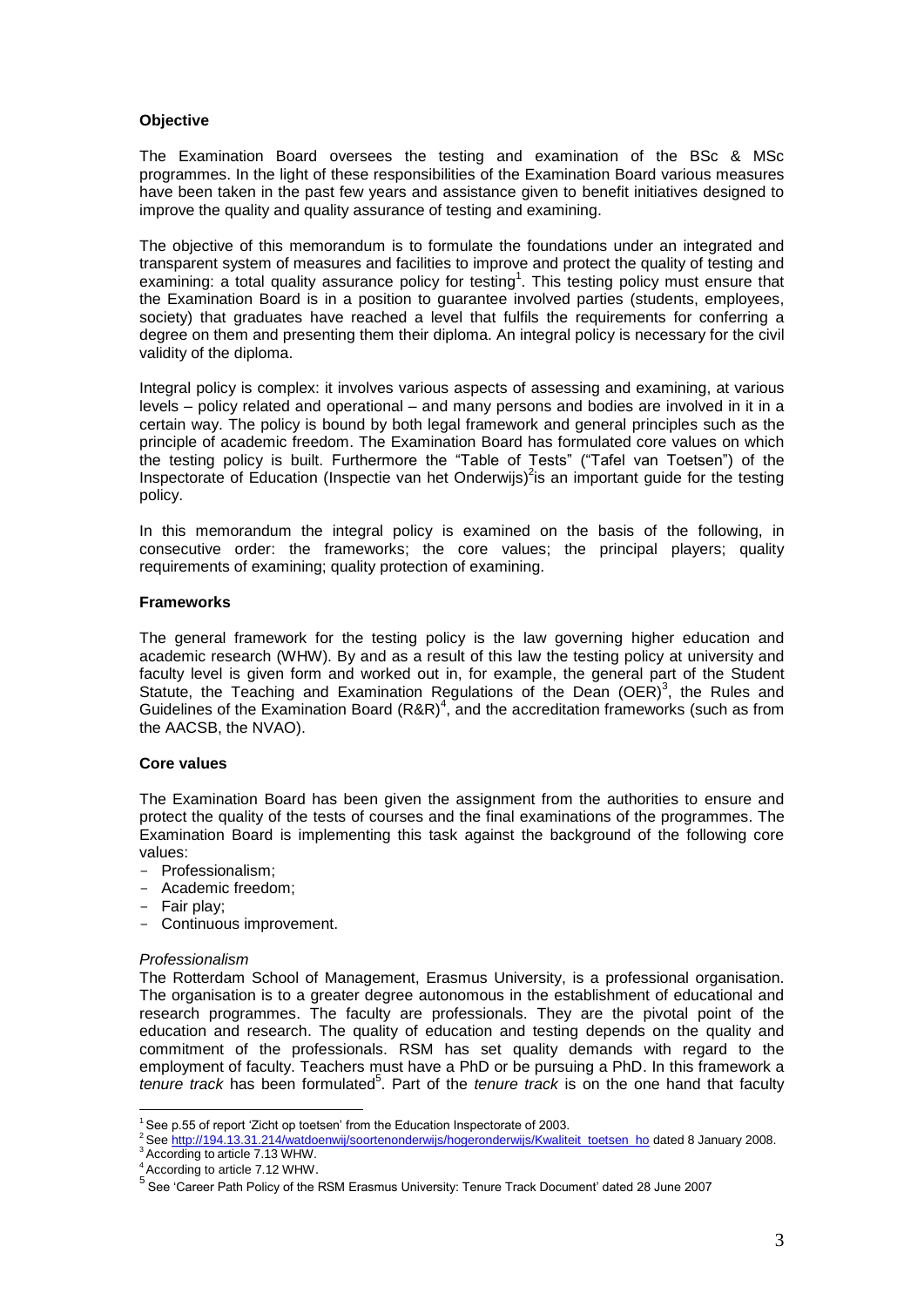must prove themselves in the field of education and research, but on the other hand that RSM provides personnel with the space and opportunity to fulfil the demands. Under the demands to be met not only are there professional demands such as sufficient publications, but also didactic demands including drafting of tests and assessment of students.

#### *Academic freedom*

In the continuation of academic professionalism lies the beginning of academic freedom. In the report 'Gewubd en gewogen' academic freedom is described as follows: *"Academic freedom is composed – as well as the general and fundamental freedom of thought applying to every citizen – in particular from the individual freedom for a member of the faculty to deal with the relevant subjects in the field of education and research in a way that – both in terms of content as well as method – in his opinion is academically responsible, certainly in as far as the permitted means allow. He cannot be convinced or prevented from approaching subjects from a particular philosophy or academic theory*".<sup>6</sup> Testing policy and measures, facilities and decisions resulting from this must take academic freedom into account. This is also established in the WHW, article 1.6: "Academic freedom will be taken into account at the institutions".

However, academic freedom is not unlimited. The academic freedom is limited by the mutual division of work, for example, within the department and the teaching and examinations regulations of the various courses. The teacher must bear in mind in teaching and testing the given learning objectives, qualification descriptors and level of the curriculum of the programme. The Examination Board can give rules and regulations to teachers with regard to the norms and procedure of testing.

#### *Fair play*

Fair play is intended to mean that the testing and examining is fair and just. In this way students have the right<sup>7</sup> to know on time how they will be tested and on what they will be assessed. Students are expected to participate loyally and to not acquire credits in an unethical way by, for example, profiting from group work or indulging in fraud. Assessments must give a dependable impression of the individual student performance<sup>8</sup>. Testing and examining must therefore be transparent. Transparency of testing and examining is also a condition of providing external accountability. Where necessary, the programme's management should facilitate and take measures to make transparency possible.

#### *Continuous improvement*

The core value of *continuous improvement* stands for the idea that the integrated testing policy must contribute to an improvement in quality of the curriculum. The Examination Board does not wish to operate only as an organ of maintenance of law and order, but strives to create a constructive learning climate so that a continuous improvement of testing quality is possible.

#### **The principal players**

In the testing policy of the RSM many persons and bodies (internal and external) in different ways are directly or indirectly involved. To illustrate this, a non-exhaustive summing up of involved parties in alphabetical order is: the academic departments; the academic directors; alumni; the Dean RSM; the Dean BSc & MSc Programmes; employers (External Advisory Board); examiners/teachers; the Examination Administration; the Examination Appeals Board; the Examination Board; the Executive Board of the University; the Faculty Council; the Programme Committees; programme directors; student advisers; student counsellors; students; the Teaching Expertise Centre Rotterdam (OECR). For the purpose of this

 6 Translation from "Gewubd en gewogen" report of the of the Management Reform Committee, chamber segment

<sup>15515</sup> nos.1-2 p.166, Tweede Kamer zitting, 1978-1979.<br><sup>7</sup> The legal principle fair play is also established in legal articles, such as article 7.13 WHW in which it is established that in the teaching and examinations regulation of the programme the examination methods must at least be indicated.

<sup>&</sup>lt;sup>8</sup> Also in the case of group work the individual performance must be possible to assess. It is often assumed that students divide their working tasks and effort evenly. In the testing manual the Examination Board explore this further.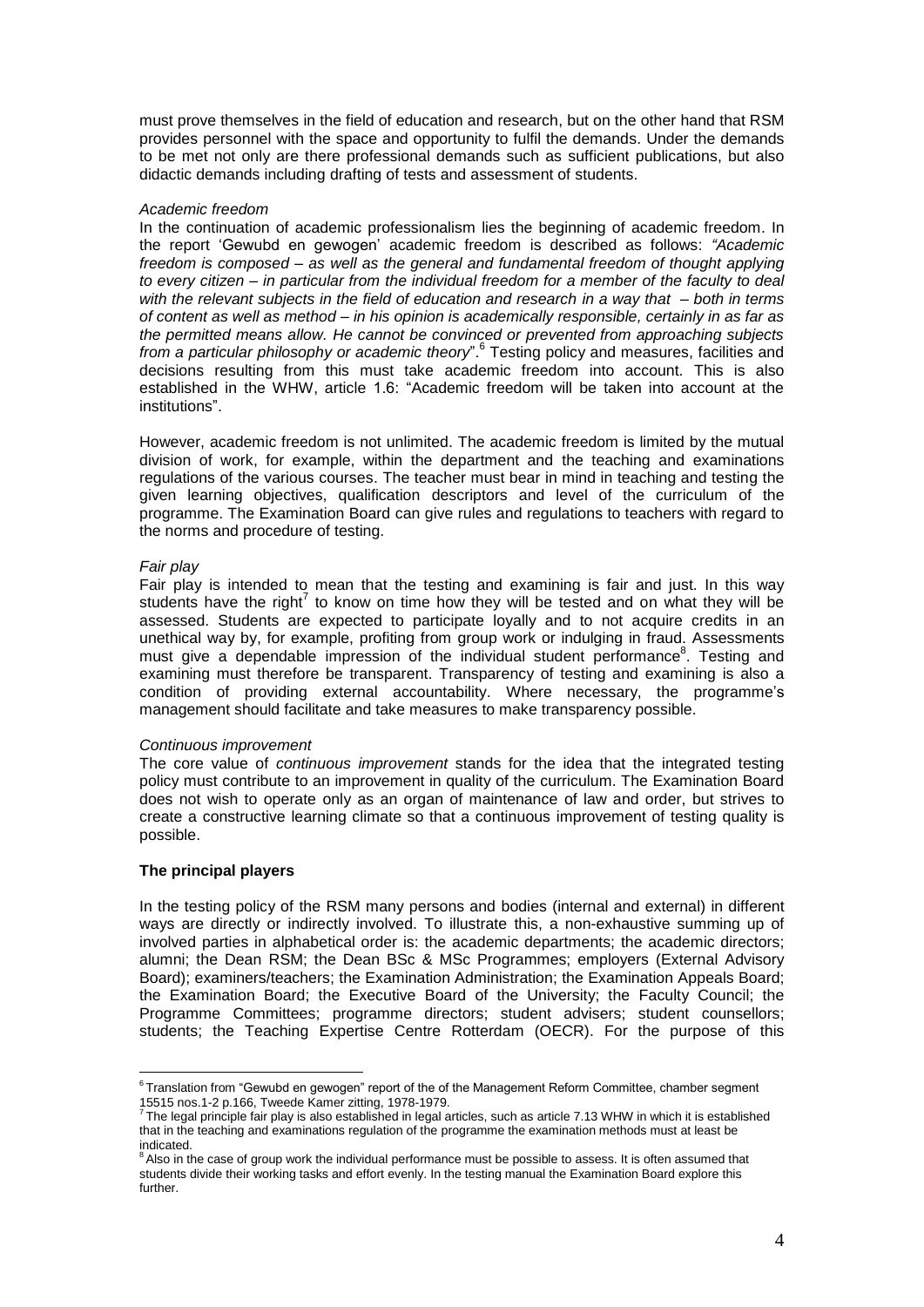memorandum it would be going too far to describe in detail the specific role of all parties involved.

In practise the testing policy is determined to an important extent by cooperation between the Dean BSc&MSc Programmes, the academic departments, the examiners/teachers, and the Examination Board. But it is the student that is tested and in this way the decisive factor in the testing result. Here suffices a brief description of the roles of these 'principal players' in the framework of the testing policy.

- 1. *Dean BSc&MSc Programmes*: mandated by the Dean RSM to steer and manage the educational programmes. The Dean BSc&MSc Programmes determines the arrangement of educational courses (subjects, learning objectives, qualification descriptors etc.) and the implementation (assignment of teachers via the departments). He is advised in this by the Programme Committee. The Teaching and examinations regulation per programme is prepared by the Dean BSc&MSc Programmes. The teaching and examinations regulations are a central document in the framework of the testing policy. In this document the learning objectives of the subjects and the qualification descriptors of the programmes are determined, rules are laid down with the manner in which testing must take place, how often tests must take place, etc. The Dean BSc&MSc Programmes is responsible for the quality of teaching. Hereby the teaching and examinations regulations are regularly assessed and adjusted where necessary.
- 2. *Academic departments*: the teaching of the courses is done by the academic departments. Within the academic department the tasks are divided. The department must ensure that the tasks can be carried out in the correct manner. This means on the one hand a balanced division of teaching, research and management tasks and on the other, in the framework of the personnel policy, sufficient opportunity for individual improvement and growth.
- 3. *Teachers/examiners*: for the purpose of conducting exams the Examination Board appoints examiners. At professional level the examiners are the primary responsible individuals. The setting up of tests and evaluation of students is part of their discretionary authority. The extent of this authority is limited by the levels of agreement in relationships within the academic department, the teaching and examination regulations of the programme and the guidelines of Examination Board.
- 4. *Examination Board*: is the central organ within RSM tasked to protect the quality of testing. The Examination Board has a pivotal function on different levels with regard to the tests and examinations. The Examination Board has a general supervision with reference to the conducting of examinations. The Board must ensure that the tests as a whole comply with the qualification descriptors formulated for the programme. The Board awards the degrees, takes measures in the case of fraud and ensures the quality of tests and examinations. Furthermore, the Examination Board has a management, regulatory task with regard to the organisation and coordination of the examinations. In this respect the Examination Board can set order regulations and give guidelines and indications to examiners. This has its impact in the so-called Rules and Guidelines ('Regels en Richtlijnen' or R&R). It is furthermore the Examination Board that bestows faculty with the authority to conduct examinations. A member of faculty may only test if he/she has been authorised to do so by the Examination Board.
- 5. *Students*: while students do not establish the testing policy, or only indirectly via membership of a Programme Committee or the Faculty Council or via student evaluations of subjects, the test result depends especially on the intellectual capacities, the level and degree of effort of the students. A test can be qualitatively good, but what if the students do not possess the necessary prior knowledge? The students on RSM programmes originate from various prior study backgrounds, national and international, and therefore possess different prior knowledge. In brief, in the framework of an integral testing policy measures should be taken to monitor and optimise the capacities, level and effort of students.

#### **Quality of tests**

By tests is hereby meant: a written, verbal or other investigation, including practical, or a combination of these, into the insight, the knowledge and skills of the student, as well as the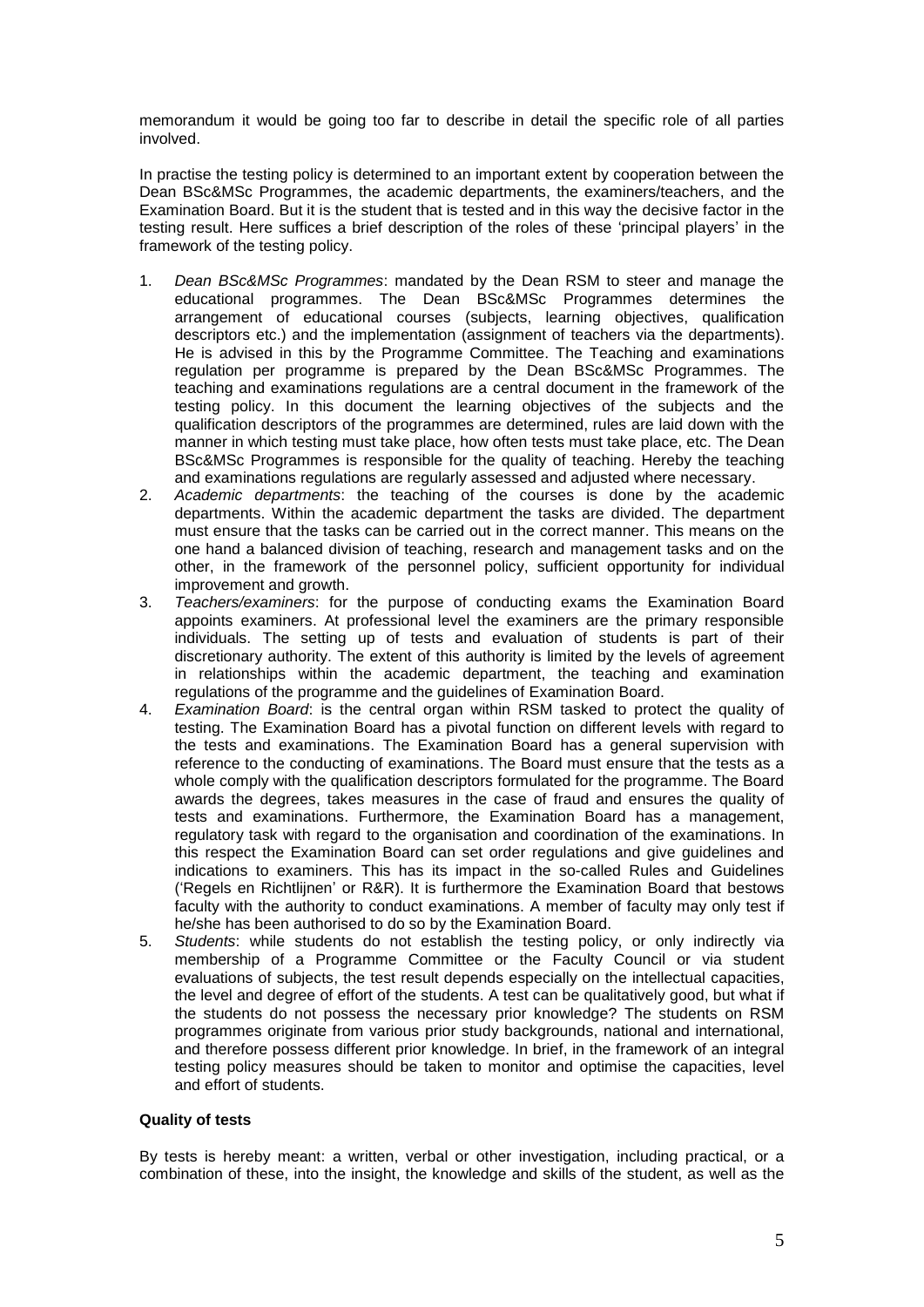assessment of that investigation<sup>9</sup>. The teacher designs the test, defines the norms and gives grades.

According to the Inspectorate of Education tests must fulfil the following demands: validity, reliability, transparency and efficiency. The Inspectorate sees these demands worked out as follows $<sup>1</sup>$ </sup>

# *Validity*

Tests are valid if they actually measure what they are supposed to measure.

- 1. There is a relationship between learning goals/competencies, test content and test form, established in a test matrix, for example.
- 2. The degree of difficulty of the tests is in agreement with the level of the course/programme segment.
- 3. There is variety in test forms, in line with the various learning goals of the programme.

# *Reliability*

The reliability is the extent to which the measuring results can be relied upon, the extent to which scores are consistent, accurate and capable of being reproduced.

- 4. Assessment criteria are made explicit in an assessment model.
- 5. Assessment criteria are based on learning goals.
- 6. In open tests such as an open questions test or a thesis, the work is assessed by more than one examiner.

#### *Transparency*

It is clear to those involved which objectives the test attempts to measure, in what way the test will operate and how performance will be judged.

- 7. Students are informed of the learning goals that the tests attempt to measure.
- 8. Students are informed of the form and the extent of the tests and know how much time is available.
- 9. Students are informed on which aspects they will be assessed and which norms are maintained.
- 10. Students are entitled to receive feedback regarding the content and result of the tests. For this purpose a term is set for an opportunity to peruse work submitted and graded.

#### *Efficiency*

The information gained through testing is weighed against the required effort, particularly regarding time.

- 11. Tests are offered evenly spread throughout the year.
- 12. There is a balanced offer of re-sits.
- 13. Testing time and teaching time are in balance.
- 14. The test assignments are clearly and concisely formulated.
- 15. In certain cases the manner of testing is adjusted to the conditions of the student.

The Examination Board subscribes these demands in general terms. Some points – such as, for example, multiple assessment of open question tests – are not always easy to implement. In a testing manual for examiners the Examination Board provides an explanation and further clarification of these demands. Insofar as possible the quality demands are established in the 'Rules and Guidelines' of the Examination Board and the 'Teaching and Examination Regulations' of the course.

# **Quality assurance of testing**

Quality assurance involves rules, policy and procedures enabling insight into whether the test policy is carried out in the correct manner. The quality assurance consists of:

- 1. (policy)regulations for testing and examining;
- 2. supervision of observance of the testing policy;

 9 Taken from the establishment of definitions from the teaching and examination regulations from the courses.

 $10$  See the 'Table of tests' on the previously mentioned website.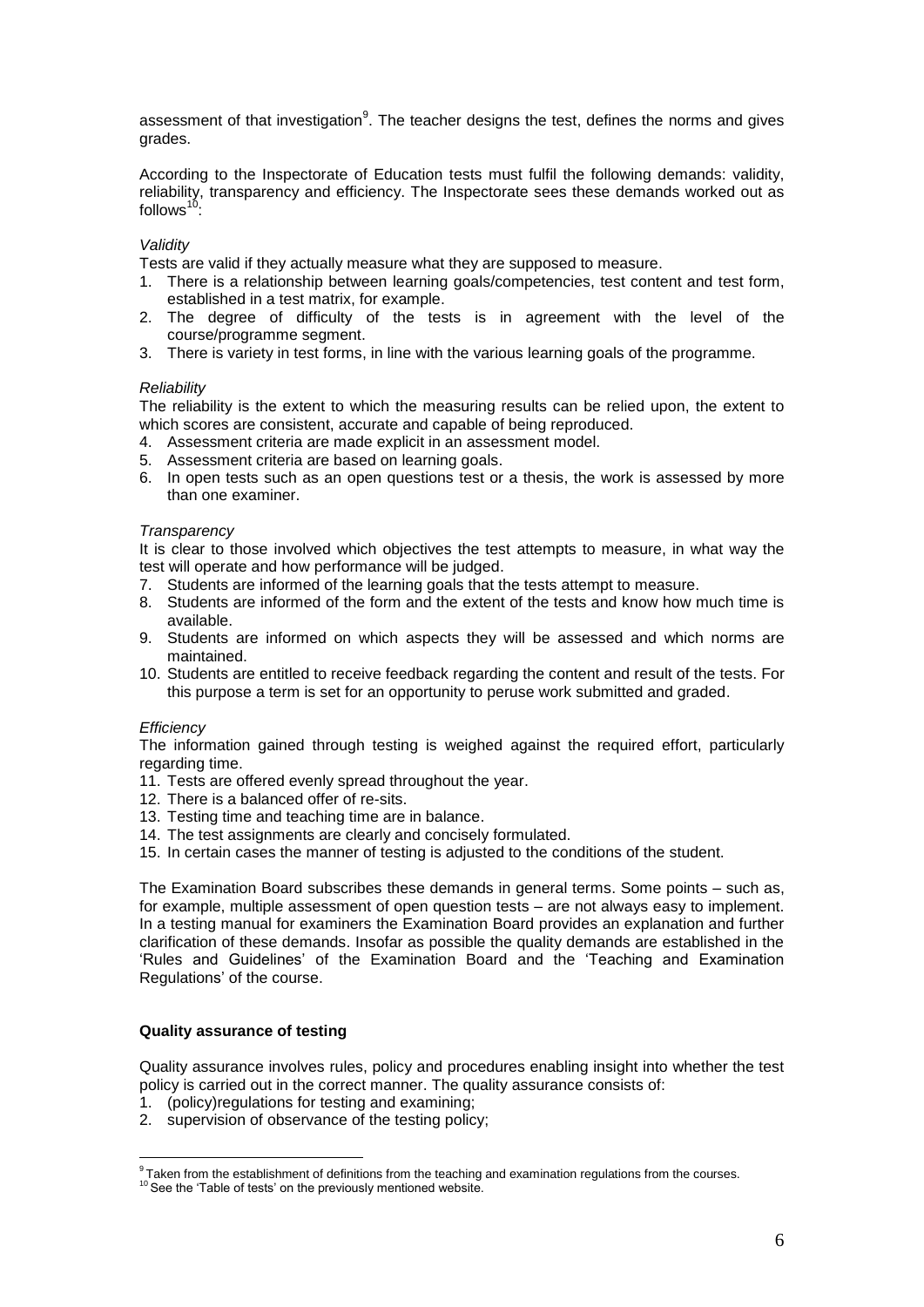- 3. development of expertise of teachers in the field of testing;
- 4. checking the testing is in line with the learning goals of programmes;
- 5. checking whether learning goals of the courses are reached;
- 6. measures/sanctions in the case of actions or decisions in defiance of the regulations;
- 7. legal protection in the framework of testing and examining.

The following instruments are maintained within the framework of quality assurance.

# *1. Issuing of regulations for testing and examining*

# The Teaching and Examination Regulations

Annually the dean sets Teaching and Examination Regulations per programme. In this document the curriculum of the programme is established. Per segment the extent and level is established. There are also rules regarding the establishment of a permanent consecutive order of subjects, rules regarding exemption of certain segments, rules regarding the manner in which tests are carried out and how frequently testing is done. In the examination regulations admission requirements for prospective students are also established. The Teaching and Examination Regulations are prepared by the Dean BSc&MSc Programmes, in consultation with the Programme Committee (composed of faculty and students) and the Examination Board. The Faculty Council must be in agreement with the Teaching and Examination Regulations<sup>11</sup>.

# Rules and Guidelines

Annually the Examination Board establishes Rules and Guidelines with regard to the programmes. These rules and guidelines concern assessment rules in particular, compensation rules, fail/pass rules, fraud sanctions and order regulations.

# Testing manual

To support examiners the Examination Board establishes a testing manual. In this manual advice, guidelines, information and procedures can be found with regard to the basic demands of testing such as test forms, peer review, the cutting score (pass mark) and also suggestions for measures and procedures to prevent improper granting of study points (by fraud or copycat behaviour) are included as well as rules relating to insight therein and processing and administration of results.

#### Guidelines for the organisation of testing and examining

The Examination Board introduces guidelines with regard to the logistics of testing. The guidelines concern for example the planning in of tests (such as distribution and integration of tests), the demands to be met by test locations (also for students with limitations), the efforts and instructions for supervisors and instructions in the context of prevention of fraud.

#### *2. Supervision of the fulfilment of the testing policy*

#### Examinations monitor

This monitoring system enables the Examination Board to receive information about the examinations set with quality assurance in mind. In 2001 the Examination Board set up an examinations monitor system together with the Teaching Expertise Centre Rotterdam (OECR). After each trimester the examinations are reviewed, presently only bachelor examinations. As well as factors such as yields, averages, cutting score, reliability scores (in m.c. examinations) details are also included on matters such as the manner in which the course is examined, the marks are established and *student evaluations* done. All examiners will be informed about the details concerning their course. The Examination Board deals in a reticent manner with the details of the examinations monitor. On the basis of the monitor details alone it cannot be established if an examination complies with expectations/standards. Certain outcomes lead to further research. In some cases the appropriate examiner is asked for comment. After this the Examination Board will decide on the basis of the core values if further steps will be necessary to improve the quality of the testing. Improvement points will be communicated to the teacher and department where necessary.

 $\overline{a}$ <sup>11</sup> See article 9.38 WHW.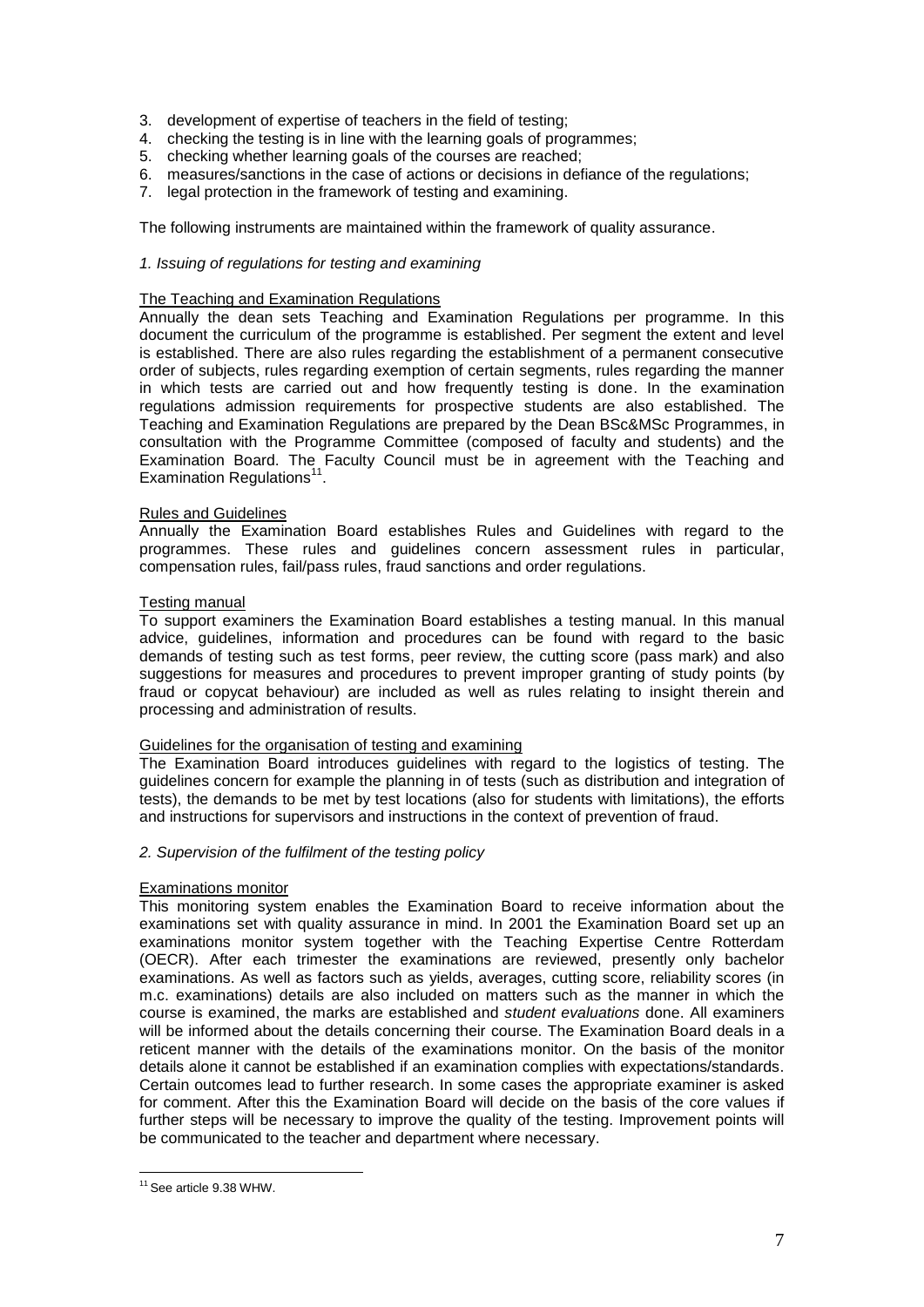# *3. Development of expertise of teachers in terms of testing*

# Examination service point

Development of expertise and training of faculty regarding setting up good tests is part of the quality assurance of testing. Since the year 2000 faculty can receive specific support in examination construction at the Teaching Expertise Centre Rotterdam (OECR). The aim is that teachers can direct their questions there in the course of setting examinations, making score-sheets, establishing the cutting scores, evaluating examination questions, instructing correcting assistants and suchlike. Training in testing and evaluation should be structurally embedded in the personnel policy of departments.

# *4. Checking if the testing is in line with the learning objectives of subjects*

#### Checking course manuals in advance

Per subject the learning objectives and testing are described in course manuals. The Examination Board methodically checks whether the testing matches the learning objectives. The Examination Board will seek advice from external experts where needed. To implement this control the concept course manuals are presented to the Examination Board via the programme coordinators.

#### *5. Checking if end terms of courses are reached*

#### Checking if the entirety of learning objectives aligns with the qualification descriptors

The Dean BSc&MSc Programmes assumes responsibility for adequate matching of learning objectives of the courses in the curriculum with the qualification descriptors of the programmes. In these matters the Programme Committee and the OECR hold an advisory position towards the Dean BSc&MSc Programmes. The programme's study guides annually confirm and update the learning objectives of courses and qualification descriptors of a programme. The RSM Examination Board's chief responsibility is to guard and monitor the quality, validity and reliability, of examinations and tests that lead to a science-degree of RSM Erasmus University as expounded in the Rules and Regulations of those degrees. In line with that responsibility the Examination Board certifies, as manifested in awarding diplomas at the conclusion of programmes, that the curriculums' examinations and tests are agreeing with learning objectives demonstrating attainment of the programme's qualification descriptors.

# Checking of masters theses

Theses are evaluated by at least two examiners. Furthermore the quality of the thesis is monitored by or on behalf of the Examination Board by means of a '*sampled monitoring*': per graduation period a random selection of theses is made where designated staff members observe defences and report their findings under the direct authority of the Examination Board. This monitoring occurs according to a yet to be established protocol. Furthermore, excellent theses are evaluated in the manner of an extra quality assurance method by a member of the *senior faculty*: the '*excellence monitoring*'.

#### Evaluations/interviews alumni and external advisory board

On an ongoing basis the RSM alumni network and the external advisory board are asked to give their opinion whether or not the content and manner of testing match to the needs and wishes of the professional practice.

*6. Measures/sanctions in the case of actions or decisions in opposition to the test policy.*

#### Measures against students in the case of fraud

The Examination Board has established the legal<sup>12</sup> measures in the Regulations and Guidelines that can be encountered in the case that a student commits fraud<sup>13</sup>. These measures can be composed of:

<sup>&</sup>lt;sup>12</sup> Article 7.12 paragraph 4 of the WHW

<sup>&</sup>lt;sup>13</sup> The Examination Board sets rules with regard to good implementation of examinations and with respect to measures to be taken in this regard. The measures can include that in the case of fraud by a student the examination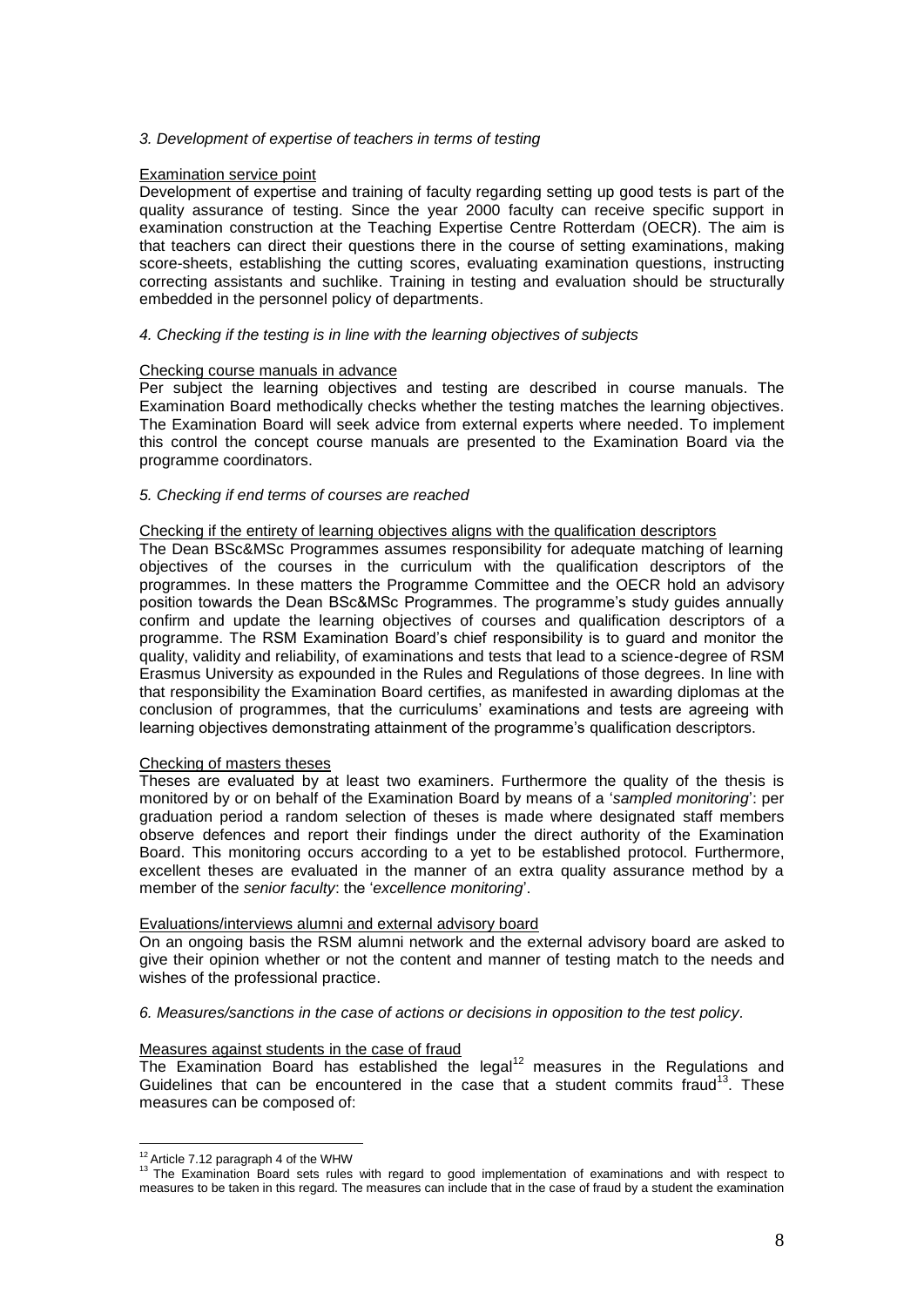- a. reprimand;
- b. examination concerned declared invalid;
- c. exclusion of the examination concerned for no more than one year;
- d. exclusion of one or more examination periods;
- e. a combination of the above-named measures, with a maximum of no more than one year exclusion for all examinations.

The measures and the procedures are established in the Rules and Guidelines of the Examination Board.

#### Measures against students in the case of breach of the peace

Everyone in the buildings or on the premises of the university or who uses the facilities of the university must abide by the regulations of public order and instructions in the framework that is given<sup>14</sup>. Also regarding the use of examination areas and facilities there are set rules. These rules are meanwhile anchored in the Rules and Guidelines of the Examination Board. The following measures can be taken against the student that does not abide by the rules or behaves in an unacceptable manner:

- a warning;  $\bullet$
- a reprimand;
- a monetary fine, when this is contractual or is agreed upon by demand;
- a temporary (maximum ten working days), conditional or definitive denial of access to the buildings and grounds of the university or use of the facilities of the university. In the case of abuse of internet the ERNA-account will be closed. In the case of denial the student in question, if possible in advance, given the opportunity to respond verbally or in writing. The student can be supported in this by a councillor;
- in the case of breach of the instructions regarding clothing: immediate denial of the teaching situation, tests or examinations in question.

The student can object to decisions directly affecting him by approaching the Executive Board of the university and submit a complaint to the Higher Education Appeals Board. Lodging an appeal will not lead to a suspension as indicated in the Order Rules.

#### Measures against personnel members

If a member of personnel of the university behaves contrary to the examination regulations, he can be called to explain by his direct superior in the form of an evaluation meeting or otherwise. Possible improvement trajectories can be discussed. As an extreme measure in the framework of personnel policy there is the possibility of implementing disciplinary measures conforming to the CAO-NU.

#### Witholding examination authority of teacher

The Examination Board can, as an extreme measure in the case of apparent continual dysfunction with regard to testing, deny the examination authority of the teacher. This will obviously not occur until after discussion with the teacher in question and the teacher's superior and after reasonable opportunities to improve performance.

#### *7. Legal protection in the framework of testing and examining*

#### Legal procedure in the framework of tests and examinations

The protection of the legal position of the students at a public university such as Erasmus University Rotterdam is included in the law. A student who objects to, among other things, a decision of an examiner (e.g. assessments) or the Examination Board may lodge an appeal at the Examination Appeals Board of the EUR. The Examination Appeals Board can, if the appeal is grounded, overturn the objectionable decision entirely or partially, so that a new decision can be made.

# Complaint procedure

 $\overline{a}$ 

board can insist that, during a period of time set by them, lasting for a term of no more than a year, the student will lose the right to sit one or more to be indicated tests or examinations at the institution.

<sup>&</sup>lt;sup>4</sup>Se[e http://cms.eur.nl/fileadmin/ASSETS/ieb/ordereglement\\_gebouwen\\_en\\_terreinen.pdf](http://cms.eur.nl/fileadmin/ASSETS/ieb/ordereglement_gebouwen_en_terreinen.pdf)